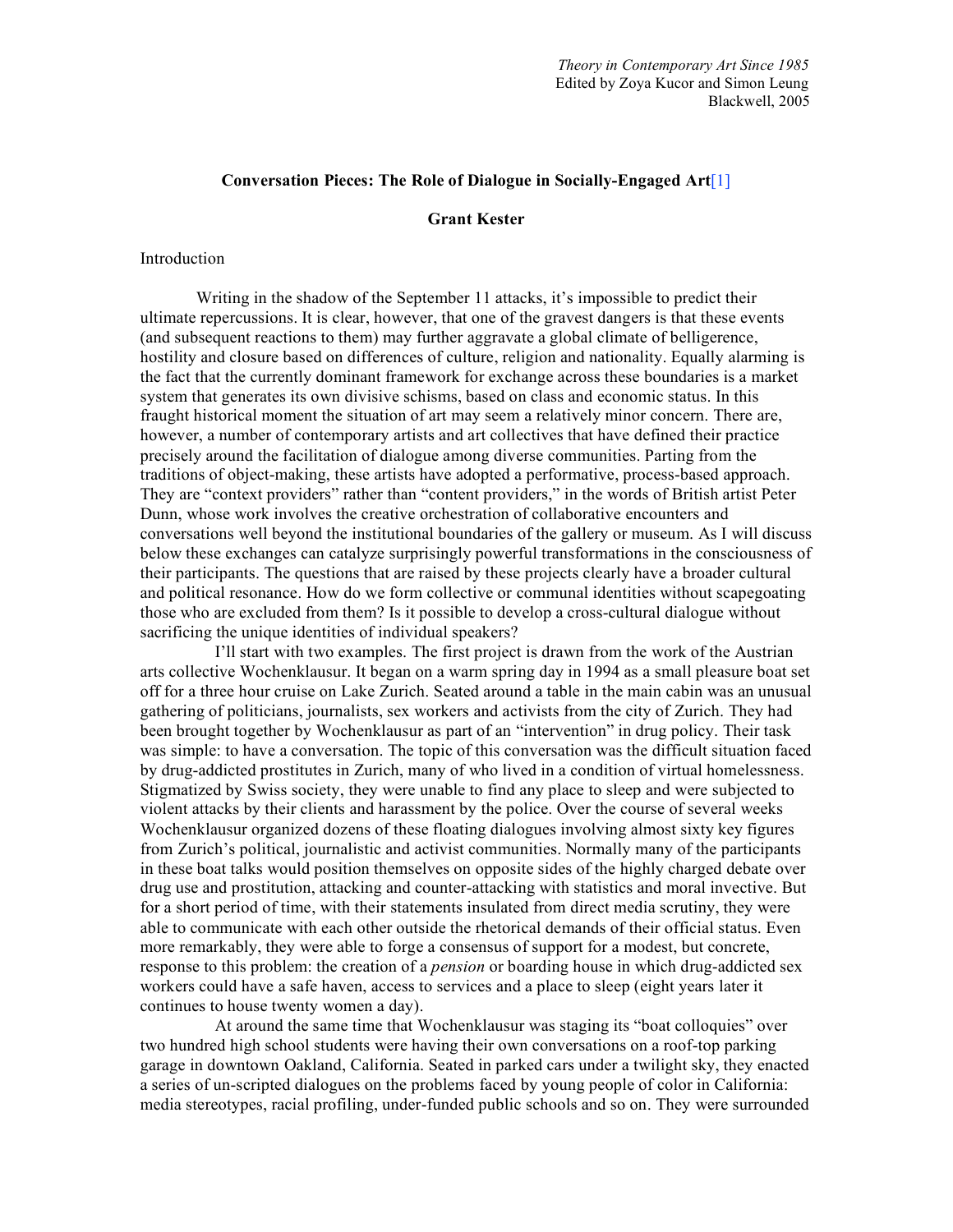by over a thousand Oakland residents, who along with representatives of local and national news media, had been invited to "over hear" these conversations. In this event, organized by the California artist Suzanne Lacy, along with Annice Jacoby and Chris Johnson, Latino and African American teenagers were able to take control of their self-image and to transcend the onedimensional clichés promulgated by mainstream news and entertainment media (e.g., the young person of color as sullen, inarticulate gang-banger). These dialogues led in turn to other collaborations and other conversations, including a six week long series of discussions between high school students and members of the Oakland Police Department (OPD) that resulted in the creation of a videotape used by the OPD as part of its community policing training program.

These projects mark the emergence of a body of contemporary art practice concerned with collaborative, and potentially emancipatory, forms of dialogue and conversation. While it is common for a work of art to provoke dialogue among viewers this typically occurs in response to a finished object. In these projects conversation becomes an integral part of the work itself. It is re-framed as an active, generative process that can help us speak and imagine beyond the limits of fixed identities and official discourse. While this collaborative, consultative approach has deep and complex roots in the history of art and cultural activism (e.g., Helen and Newton Harrison in the US, Artists Placement Group in the UK, and the tradition of community-based art practice) it has also energized a younger generation of practitioners and collectives, such as Ala Plastica in Buenos Aires, Superflex in Denmark, Maurice O'Connell in Ireland, MuF in London, Huit Facettes in Senegal, Ne Pas Plier in Paris, and Temporary Services in Chicago, among many others. Although global in scope, this work exists largely (albeit, not entirely) outside the international network of art galleries and museums, curators and collectors.[2] Thus, Iñigo Manglano Ovalle's *Tele Vecindario* project was developed on the south side of Chicago; Littoral has been active in the hill farming regions of the Bowland Forest in the north of England, and the Singapore-born artist Jay Koh has produced works in Thailand, Burma, and Tibet.

What unites this disparate network of artists and arts collectives are a series of provocative assumptions about the relationship between art and the broader social and political world, and about the kinds of knowledge that aesthetic experience is capable of producing. For Lacy, who is also active as a critic, this work represents a "new genre" of public art. UK-based artists/organizers Ian Hunter and Celia Larner employ the term "Littoral" art, to evoke the hybrid or in-between nature of these practices. French critic Nicolas Bourriaud has coined the term "relational aesthetic" to describe works based around communication and exchange. Homi K. Bhabha writes of "conversational art," and Tom Finkelpearl refers to "dialogue-based public art."[3] For reasons that will become apparent I will be using the term "dialogical" to describe these works. The concept of a dialogical art practice is derived from the Russian literary theorist Mikhail Bakhtin who argued that the work of art can be viewed as a kind of conversation; a locus of differing meanings, interpretations and points of view.[4]

# 1. Discourse as Modernism's Other

The interactions that are central to these projects all require some provisional discursive framework through which the various participants can exchange insights and observations. It may be spoken or written, or it may involve some form of physical or conceptual collaboration. But the idea that a work of art should solicit participation and involvement so openly, or that its form should be developed in consultation with the viewer is antithetical to dominant beliefs in modern and postmodern art theory.[5] By the early twentieth century the consensus among advanced artists and critics was that, far from communicating with viewers, the avant-garde work of art should radically challenge their faith in the very possibility of rational discourse. This tendency is based on the assumption that the shared discursive systems on which we rely for our knowledge of the world (linguistic, visual, etc.) are dangerously abstract and violently objectifying. Art's role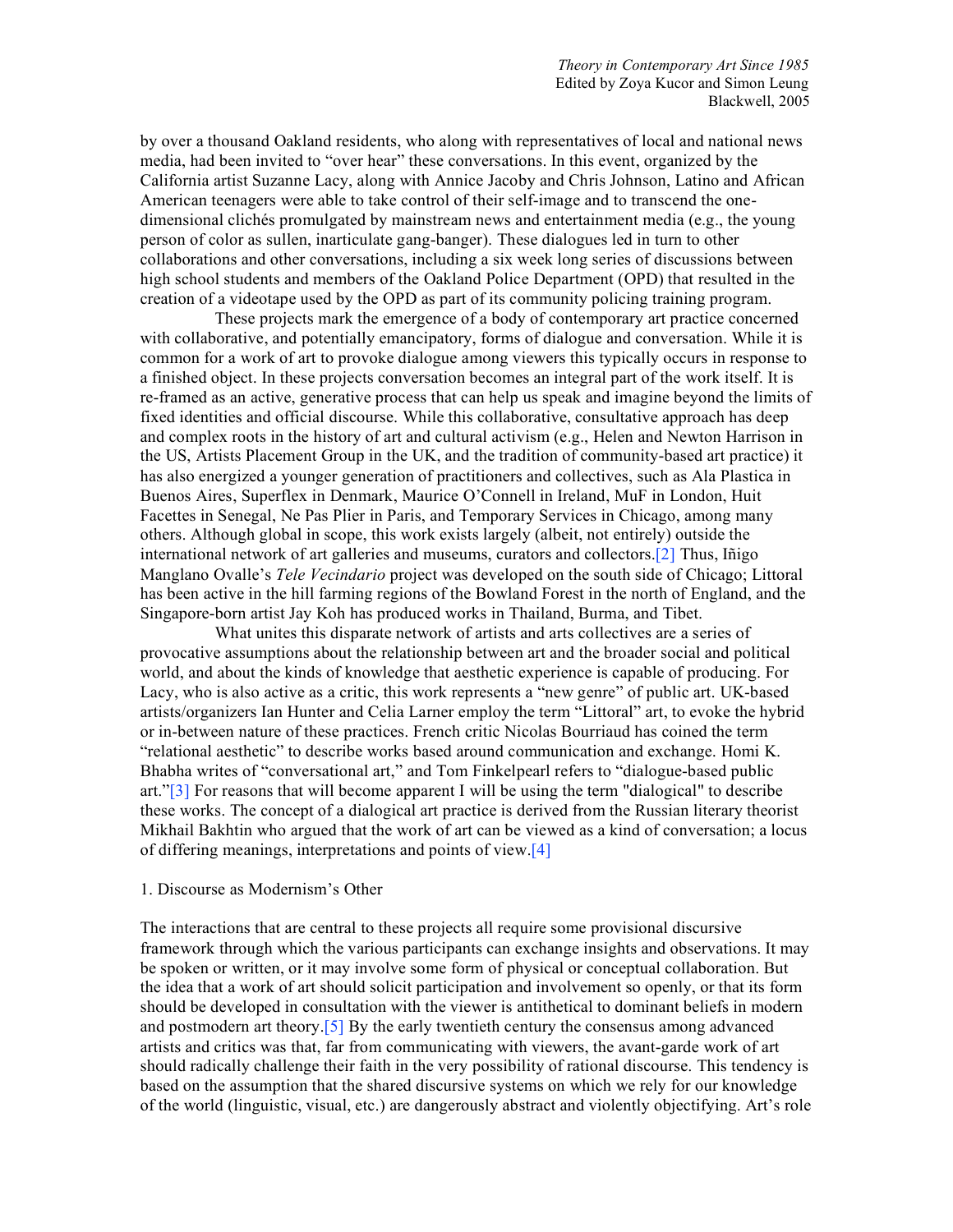is to shock us out of this perceptual complacency, to force us to see the world anew. This shock has borne many names over the years: the sublime, alienation effect, *L'Amour fou*, and so on. In each case the result is a kind of somatic epiphany that catapults the viewer outside of the familiar boundaries of a common language, existing modes of representation, and even their own sense of self. While the projects I'm discussing here do encourage their participants to question fixed identities, stereotypical images, and so on, they do so through a cumulative process of exchange and dialogue, rather than a single, instantaneous shock of insight, precipitated by an image or object. These projects require a paradigm shift in our understanding of the work of art; a definition of aesthetic experience that is durational rather than immediate.

It was, of course, a central tenet of Enlightenment philosophy (evident in the writing of Kant, Wolff, Hume, and Shaftesbury) that aesthetic experience constituted an idealized form of communication. It is easier to grasp the significance of this claim if one considers the cultural function of art during the eighteenth century. Baroque painting served as the decorative backdrop for the social life of the drawing room or salon. In a similar manner, fetes and perambulations in Georgian-era landscape gardens were intended to initiate shared reflection: to teach visitors about the harmonious relationship between the social and the natural worlds. Painters and landscape architects shared a common symbolic vocabulary with their patrons. The objects and environments they created facilitated exchanges that were central to the life of a (admittedly elitist) community of viewers. [6] While preserving the ceremonial and performative dimension of earlier art practices designed to encourage veneration and obeisance (e.g., courtly or liturgical art), these works patterned that performance around a more open-ended pedagogical interaction.

With the emergence of an artistic avant-garde in the mid-nineteenth-century the survival of authentic art seemed to require the severing of this potentially stultifying interdependence of artist and viewer through shock, attack, and dislocation. The symbiosis of aristocratic patronage was replaced by a critical, adjudicatory relationship, heavily informed by artists' identification with the revolutionary rhetoric of the nascent working-class. Increasingly, avant-garde art sought to challenge, rather than corroborate, conventional systems of meaning, whether through Realism's introduction of taboo subjects such as poverty and prostitution, Impressionism's rejection of the norms of academic realism, Cubism's even more violent dismantling of these norms, or Dadaism's embrace of the absurd. Avant-garde art must define itself as different from other forms of culture precisely by being difficult to understand, shocking or disruptive (except now, contra Schiller's return to "wholeness", a Lyotardian "ontological dislocation" becomes the therapeutic antidote to a centered Cartesian subjectivity). Lying behind this rhetoric of shock was a more complex (and occasionally paradoxical) motive: to make the viewer more sensitive and responsive to the specific characteristics of nature, other beings, and to otherness in general. Avant-garde artists of various stripes believed that Western society (especially its urban, middle-class) had come to view the world in a violently objectifying manner associated with the growing authority of positivistic science and the profit-driven logic of the marketplace. The rupture provoked by the avant-garde work of art is necessary to shock viewers out of this perspective and prepare them for the nuanced and sensitive perceptions of the artist, uniquely open to the natural world.

This tradition has both enabled and constrained the possibilities of art practice in the modern period. The tension that exists between the movement towards open-ness, sensitivity to difference and vulnerability and the paradoxical drive to "master" the viewer through a violent attack on the semantic systems through which they situate themselves in the world, remains unresolved. Thus Jean-François Lyotard disparages art which is based on the assumption that the public "will recognize. . . will understand, what is signified."[7] Lyotard, like Clement Greenberg earlier in the century, defines avant-garde art as the other of kitsch. If kitsch traffics in reductive or simple concepts and sensations then avant-garde art will be difficult and complex; if kitsch's preferred mode is a viewer-friendly "realism" then avant-garde art will be abstract, "opaque" and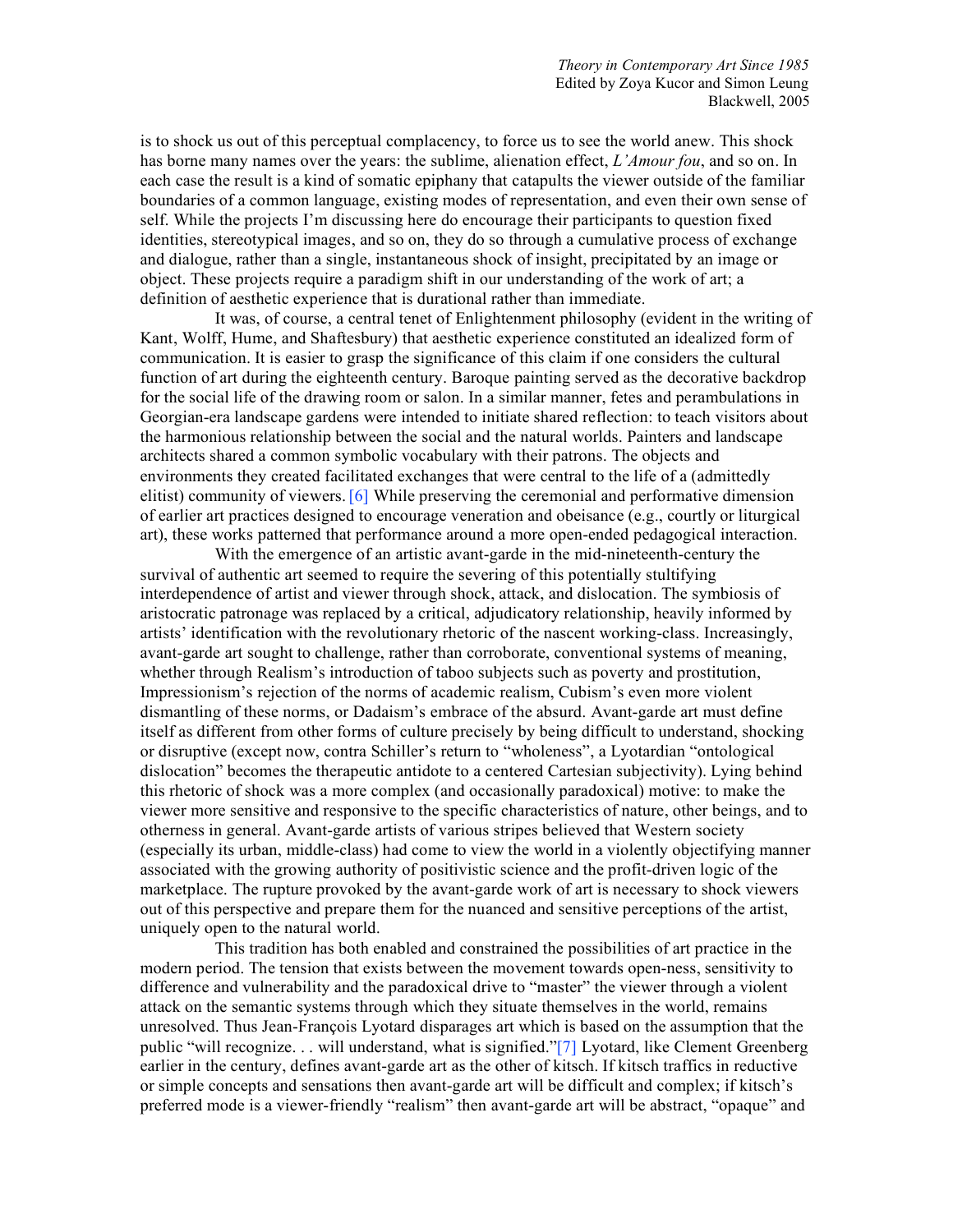"unpresentable". In each case the anti-discursive orientation of the avant-garde artwork, its inscrutability and resistance to interpretation, is juxtaposed to a cultural form that is perceived as easy or facile (advertising, propaganda, etc.). Lyotard can't conceive of a discursive form that is not always, already contaminated by the problematic model of "communication" embodied in advertising and mass-media. The viewer or audience-member is, in turn, always defined by their epistemological lack: their susceptibility to the siren song of vulgar and facile forms of culture. The artists and groups I'm discussing here ask whether it's possible for art to re-claim a less violent relationship with the viewer while also preserving the critical insights that aesthetic experience can offer into objectifying forms of knowledge.

# 2. A Dialogical Aesthetic

If, as I am suggesting, the evaluative framework for these projects is no longer centered on the physical object, then what is the new locus of judgment? I would contend that it resides in the condition and character of dialogical exchange itself. Given this focus I consider Jürgen Habermas's work to be an important resource for the development of a dialogical model of the aesthetic, especially his attempt to construct a model of subjectivity based on communicative interaction. Habermas differentiates "discursive" forms of communication, in which material and social differentials (of power, resources, and authority) are bracketed, and speakers rely solely on the compelling force of superior argument, from more instrumental or hierarchical forms of communication (e.g., those found in advertising, business negotiations, religious sermons, and so on). These self-reflexive (albeit time-consuming) forms of interaction are not intended to result in universally binding decisions, but simply to create a provisional understanding (the necessary precondition for decision-making) among the members of a given community when normal social or political consensus breaks down. Thus their legitimacy is not based on the universality of the knowledge produced through discursive interaction, but on the perceived universality of the process of discourse itself.

The encounters theorized by Habermas take place in the context of what he famously defined as the "public sphere". Participants in a public sphere must adhere to certain rules necessary to insulate this discursive space from the coercion and inequality that constrain human communication in normal daily life. Thus, according to Habermas, "every subject with the competence to speak is allowed to take part in discourse," "everyone is allowed to question any assertion whatsoever," "everyone is allowed to introduce any assertion whatsoever," and "everyone is allowed to express his or her attitudes, desires and needs."[8] This egalitarian interaction cultivates a sense of "solidarity" among discursive co-participants, who are, as a result, "intimately linked in an inter-subjectively shared form of life".[9] While there is no guarantee that these interactions will result in a consensus we nonetheless endow them with a provisional authority that influences us towards mutual understanding and reconciliation. Further, the very act of participating in these exchanges makes us better able to engage in discursive encounters and decision-making processes in the future.  $[10]$  In attempting to present our views to others we are called upon to articulate them in a more systematic manner. In this way we are led to see ourselves from the other's point of view, and are thus, at least potentially, able to be more critical and self-aware about our own opinions. This self-critical awareness can lead, in turn, to a capacity to see our views, and our identities, as contingent, processual, and subject to creative transformation.

While I don't want to suggest that the dialogical projects I've outlined illustrate Habermas's discourse theory, I do believe it can be productively employed as one component of a larger analytic system. First, Habermas's concept of an identity forged through social and discursive interaction can help us understand the position taken up by groups like Wochenklausur. We typically view the artist as a kind of exemplary bourgeois subject,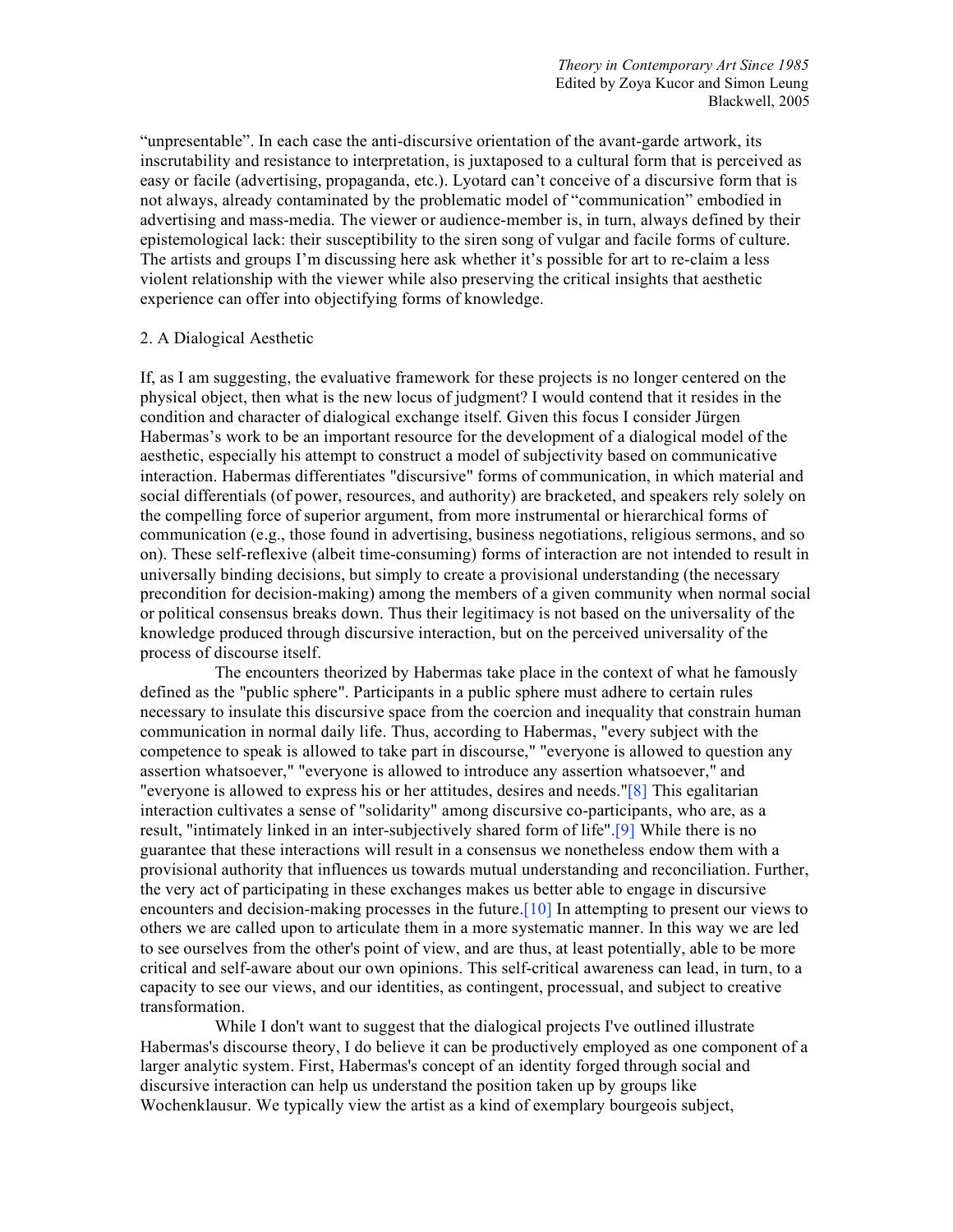actualizing his or her will through the heroic transformation of nature or the assimilation of cultural difference—alchemically elevating the primitive, the degraded, and the vernacular into great art. Throughout, the locus of expressive meaning remains the radically autonomous figure of the individual artist. A dialogical aesthetic suggests a very different image of the artist; one defined in terms of open-ness, of listening and a willingness to accept dependence and intersubjective vulnerability. The semantic productivity of these works occurs in the interstices between the artist and the collaborator.

Habermas's concept of an "ideal speech situation" captures an important, and related, aspect of these works, which we can see in Wochenklausur's boat trips on Lake Zurich. The collaborators in this project (the attorneys, councilors, activists, editors, and so on who embarked on these short journeys) are constantly called upon to speak in a definitive and contentious manner in a public space (the courtroom, the editorial page, the parliament) in which dialogue is viewed as a contest of the wills (cf. Lyotard's model of "agonistic" communication). On the boat trips they were able to speak, and listen, not as delegates and representatives charged with defending *a priori* "positions" but as individuals sharing an extensive collective knowledge of the subject at hand; at the least these external forces were considerably reduced by the demand for self-reflexive attention created by the ritual and isolation of the boat trip itself. Moreover, the consensus they reached on a response to the drug problem in Zurich was not intended as a universally applicable solution to the "drug crisis," but rather, as a pragmatic response to a very specific aspect of that problem; the homelessness experienced by prostitutes.

Drawing on Habermas's concept of discourse, there are two areas in which I would differentiate a dialogical aesthetic from a more traditional aesthetic model. The first area concerns claims of universality. Early modern philosophers rejected the idea of an aesthetic consensus achieved through actual dialogue with other subjects because it would fail to provide a sufficiently "objective" standard of judgment or communicability. In large measure this was due to the fact that they were writing in the epistemological shadow of a declining, but still resonant, theological world view. As a result the philosophical systems that hoped to compete with this perspective tended to simply replace one form of reassuringly transcendent authority (God) with another (reason, *sensus communis*, etc.). A dialogical aesthetic does not claim to provide, or require, this kind of universal or objective foundation. Rather, it is based on the generation of a local consensual knowledge that is only provisionally binding and that is grounded precisely at the level of collective interaction. Thus, the insights that are generated from the conversations of the high school students in *The Roof is on Fire* or Wochenklausur's boat talks are not presented as emblematic of some timeless humanist essence, in the way that the sculptures of Phidias or Picasso's *Guernica* are typically treated in art history.

The second difference between a dialogical and a conventional model of the aesthetic concerns the specific relationship between identity and discursive experience. In the Enlightenment model of the aesthetic, the subject is prepared to participate in dialog through an essentially individual and somatic experience of "liking". It is only after passing through, and being worked on by, the process of aesthetic perception that one's capacity for discursive interaction is enhanced (one literally becomes more open-minded following an encounter with a work of art, and thus, a more competent participant in social discourse). In a dialogical aesthetic, on the other hand, subjectivity is formed *through* discourse and inter-subjective exchange itself. Discourse is not simply a tool to be used to communicate an *a priori* "content" with other already formed subjects, but is itself intended to model subjectivity. This brings us to a complex point regarding the specific way in which Habermas defines discursive interaction. There are of course a number of criticisms one might make of Habermas's model, several of which relate to the bracketing of difference that is a pre-condition for participation in the public sphere. The most relevant criticism of Habermas, from the perspective of dialogical art practice, relates to his definition of the public sphere as a space of contending opinions and interests, in which the clash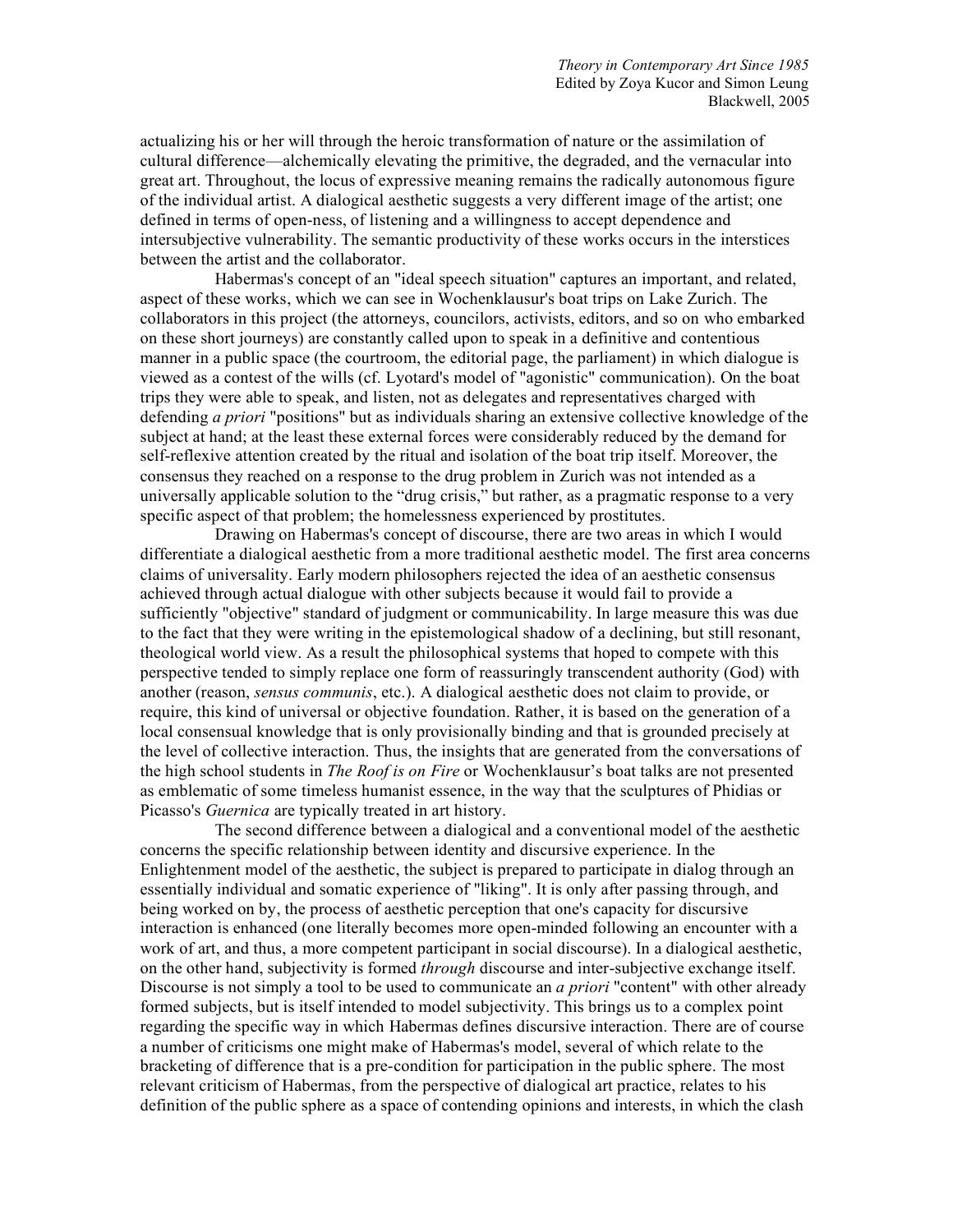of forceful argumentation results in a final winning position that can compel the assent of the other parties. Discursive participants may have their opinions challenged, and even changed, but they enter into, and depart from, discourse as ontologically stable agents. Habermas implies that as rational subjects we respond only to the "illocutionary force" of the better argument or "good reasons".[11]

But why should we necessarily respond to reason? What precisely makes an argument "good"? With reference to what, or whose, standard, values or interest is this superior strength or legitimacy determined? Further, what incentive do all these forceful speakers have to suspend their suasive campaigning in order to simply listen? How do we differentiate an assent won by rhetorical attrition from true understanding? One set of answers can be found in attempts to define a distinctly feminist model of epistemology. In their study *Women's Ways of Knowing* (1986) Mary Field Belenky and her co-authors identify what they term "connected knowing"; a form of knowledge based not on counterpoised arguments, but on a conversational mode in which each interlocutor works to identify with the perspective of the others.[12] This "procedural" form of knowledge is defined by two interrelated elements. First, it is concerned with recognizing the social imbededness and context within which others speak, judge and act. Rather than holding them accountable to some ideal or generalized standard, it attempts to situate a given discursive statement in the specific material conditions of the speaker. This involves a recognition of the speakers' history (the events or conditions that preceded their involvement in a given discursive situation) and their position relative to modes of social, political and cultural power both within the discursive situation and outside it (thus acknowledging the operative force of the oppression and inequality that is ostensibly bracketed—and hence disavowed—in the Habermasian public sphere).

The second characteristic of connected knowing involves the re-definition of discursive interaction in terms of empathetic identification. Rather than entering into communicative exchange with the goal of representing "self" through the advancement of already formed opinions and judgments, a connected knowledge is grounded in our capacity to identify with other people. It is through empathy that we can learn not simply to suppress self-interest through identification with some putatively universal perspective, or through the irresistible compulsion of logical argument, but to literally re-define self: to both know and feel our connectedness with others. In a follow up volume to *Women's Way of Knowing* (*Knowledge, Difference and Power*, 1996), Patrocinio Schweickart notes Habermas's tendency to "overvalue" argumentation as a form of knowledge production, and his inability to conceive of listening itself as active, productive and complex as speaking: "there is no recognition of the necessity to give an account of listening as doing something. . .the listener is reduced in Habermas's theory to the minimal quasi-speaking role of agreeing or disagreeing, silently *saying* yes or no."[13]

Empathy is, of course, subject to its own kind of ethical and epistemological abuse. However, I also feel that a concept of empathetic insight is a necessary component of a dialogical aesthetic. Further, I would contend that precisely the pragmatic, physical process of collaborative production that occurs in the works I'm discussing (involving both verbal and bodily interaction) can help to generate this insight, while at the same time allowing for a discursive exchange that can acknowledge, rather than exile, the non-verbal. This empathetic insight can be produced along a series of axes. The first occurs in the rapport between artists and their collaborators, especially in those situations in which the artist is working across boundaries of race, ethnicity, gender, sexuality or class. These relationships can, of course, be quite difficult to negotiate equitably, as the artist often operates as an outsider, occupying a position of perceived cultural authority. This second axis of empathetic insight occurs among the collaborators themselves (with or without the mediating figure of the artist). Here the dialogical project can function to enhance solidarity among individuals who already share a common set of material and cultural circumstances (e.g., work with trade unions by artists such as Fred Lonidier in California or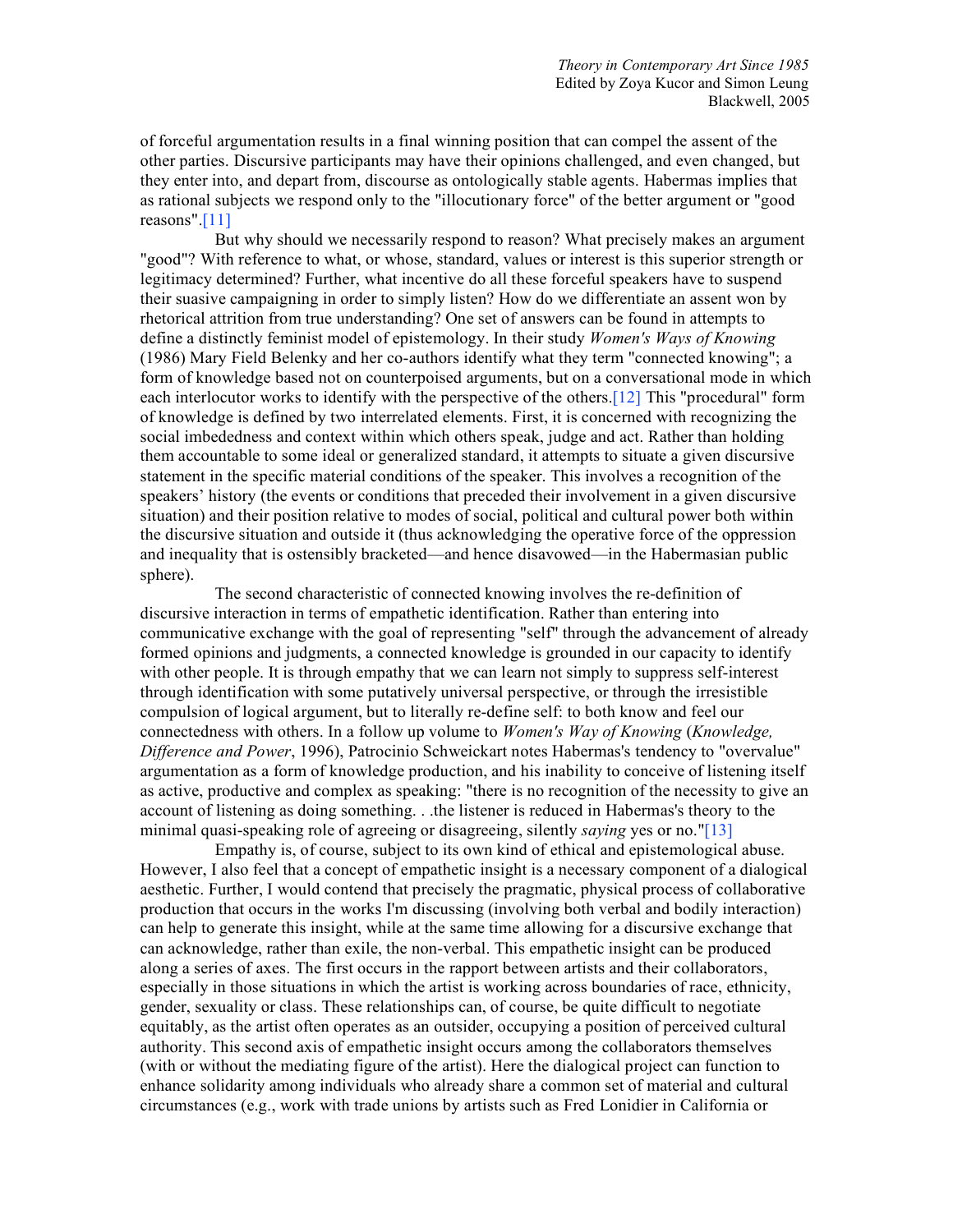*Theory in Contemporary Art Since 1985* Edited by Zoya Kucor and Simon Leung Blackwell, 2005

Carole Condé and Karl Beveridge in Canada). The final axis is produced between the collaborators and other communities of viewers (often subsequent to the actual production of a given project). Dialogical works can challenge dominant representations of a given community, and create a more complex understanding of, and empathy for, that community among a broader public. Of course these three functions—solidarity creation, solidarity enhancement, and the counter-hegemonic—seldom exist in isolation. Any given project will typically operate in multiple registers.

Suzanne Lacy's *The Roof is on Fire* project, which I discussed earlier, provides a useful example of collaboratively generated empathetic insight. In *The Roof is on Fire*, the space of the car, and the performative nature of the piece itself, provided the students with a stage on which to speak to each other as co-inhabitants of a specific culture and environment and, implicitly, to a generalized audience (whether the actual audience of over one thousand residents who attended the performance or the viewing public that saw coverage of the piece in the local and national media) that could function as a rhetorical stand-in for a dominant culture that is far more comfortable telling young people of color what to think than it is with hearing what they have to say. The process of listening that is of such central importance in dialogical projects is evidenced here both in Lacy's extensive discussions with the students in developing the project and in the attitude of open-ness encouraged in the viewer/over-hearer by the work itself.

On the one hand this project demonstrates the empathetic and collaborative insight generated between Lacy and young people from quite different cultural backgrounds (and among the young people themselves). At the same time, it provides a space for identification between the students and the viewers of the work. One of the byproducts of the performance, in which Lacy's collaborators consistently expressed their concern over confrontations with the police in their daily lives, was a series of discussions between police and young people in Oakland that took place over several weeks. Lacy's goal was to create a "safe" discursive space (somewhat reminiscent of Wochenklausur's boat trips) in which young people could speak honestly to the police about their fears and concerns, and in which both police and young people could begin to identify with each other as individuals rather than abstractions (the "gangsta" or the "cop"). As Lacy writes: "The changes in body language of the ten officers and fifteen youth who met weekly over two months marked a transition from stereotypes to dimensional personalities. I found my own perceptions changing as I encountered police in cars and young people in baggy jeans. Were they one of my friends, someone I know?".[14]

## Conclusion: Criticism and Collectivity

Dialogical practices require a common discursive matrix (linguistic, textual, physical, etc.) through which their participants can share insights, and forge a provisional sense of collectivity. As I pointed out in the introduction, however, forms of collective identity are anathema to the avant-garde tradition. "The idea of community," according to Critical Art Ensemble, "is without doubt the liberal equivalent of the conservative notion of 'family values'—neither exists in contemporary culture and both are grounded in political fantasy."[15] There is, of course, good reason to remain skeptical of essentialist models of community that require the assertion of a monolithic collectivity over and against the specific identities of its constituent members, and those who are seen as outside its (arbitrary) boundaries. There is a somewhat Manichean quality to some of these criticisms, however, as they establish an extremely stringent standard for politically acceptable models of collective experience and action. Any attempt to operate through a shared identity (the "Gay Community," the "Chicano Community," etc.) is condemned as a surrender to the ontological equivalent of kitsch. In her recent book *One Place after Another* critic Miwon Kwon evokes a stark contrast between "bureaucratic" community art projects that engage in proscribed forms of political representation and agency (the "community of mythic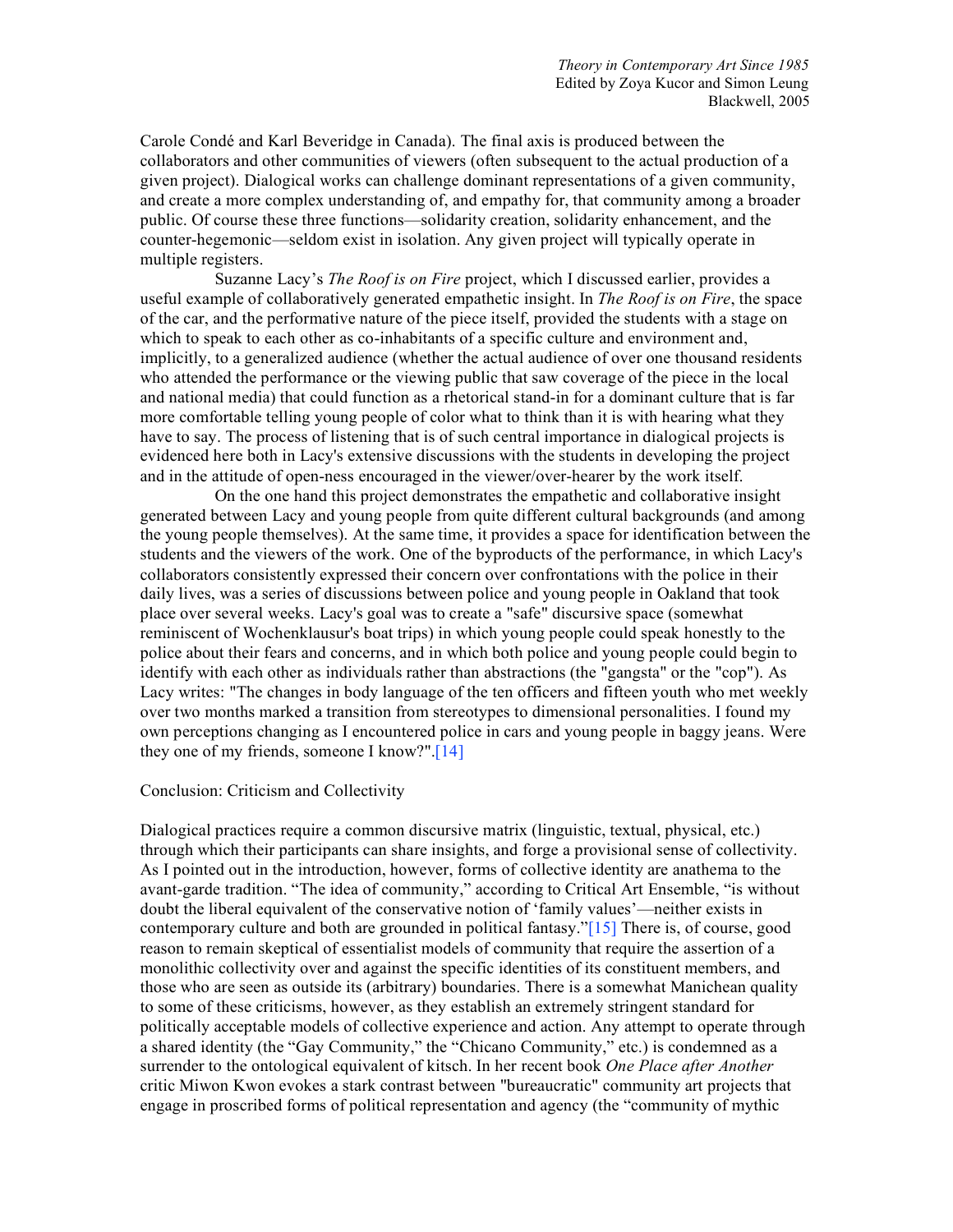unity" as she describes it), and an art practice that is concerned precisely with calling community into question through a critical epiphany intended to produce non-essentialist subjects.[16]

If any collective identity is inherently corrupt, then the only legitimate goal of collaborative practice is to challenge or unsettle the viewer's reliance on precisely such forms of identification. I would contend that identity is somewhat more complex than this formulation allows, and that it is possible to define oneself through solidarity with others while at the same recognizing the contingent nature of this identification. A recent project by the Nigerian artist Toro Adeniran-Kane (Mama Toro) demonstrates the capacity of tightly knit communities to approach difference from a position of dialogical openness rather than defensive hostility, forming provisional alliances across boundaries of race, ethnicity and geography. The project, *A Better Life for Rural Women*, was created as part of the "ArtBarns: After Kurt Schwitters" exhibition organized in the U.K. by Projects Environment (now Littoral) in the summer of 1999. 'Toro was born and raised in Nigeria, but has been living in Manchester for many years. The Art Barns project was inspired by the existence of a Kurt Schwitters installation, produced during his exile in England during WWII, in a barn located on a Lancashire farm. A number of artists were given the opportunity to produce site-specific works in barns in the hill-farming region of the Bowland Forest. For her ArtBarns project, 'Toro (working with Manchester artist Nick Fry) used the traditions of Nigerian wall painting to transform the barn interior into a performance space which was used for a variety of dances and other activities by African women who traveled to Bowland from Manchester during the course of the exhibition (Manchester has a large African immigrant population).

It is important to note that 'Toro defined her role as an artist not simply in terms of the creation of the wall painting, but also through the facilitation of dialogical exchange. This performative dimension was amplified through a series of conversations that took place between women from Manchester's African community and the hill farming families. These dialogues, which were held in the kitchen of one of the farms, led to the shared recognition that the hill farming community and the African immigrant community had much in common. Many of the women came from small farming villages in Somalia, Nigeria and the Sudan and were more familiar with the rhythms of work and life in the Bowland Forest than they were with the urbanized lifestyle of Manchester. In this exchange neither the hill farmers nor the women from Manchester felt compelled to surrender their existing identities (of nationality, race, ethnicity, etc.) in order to constitute a new, provisional community based around their shared material circumstances and experiences (the spatio-cultural context of the farming village).

A frequent topic of discussion in these dialogues was the limited access that the African women had to fresh produce. Living in Manchester they were often forced to shop at over-priced grocery stores filled with pre-packaged and refined food, and little in the way of fresh vegetables and other staples that would have formed the core of their diet back home. They were particularly concerned about growing health problems in Manchester's African immigrant community due to this restricted diet. One of the concrete outcomes of their conversations in Bowland was the formation of a buying cooperative that would allow them to purchase food directly from the farming community there, thus saving the farmers the money that would have been lost to middle-men, and insuring the women access to fresh produce at a reasonable cost.[17] Collective identities are not only, or always, essentializing. In this project the African immigrant and hill farming communities were able to retain a coherent sense of cultural and political identity while also remaining open to the transformative effects of difference through dialogical exchange. Toro's project, along with recent works by Ala Plastica, Ernesto Noriega, Littoral, Temporary Services, and Wochenklausur, among others, suggest a more nuanced model of collective identity and action; one that steers cautiously between the Scylla of essentialist closure and the Charybdis of a rootless skepticism.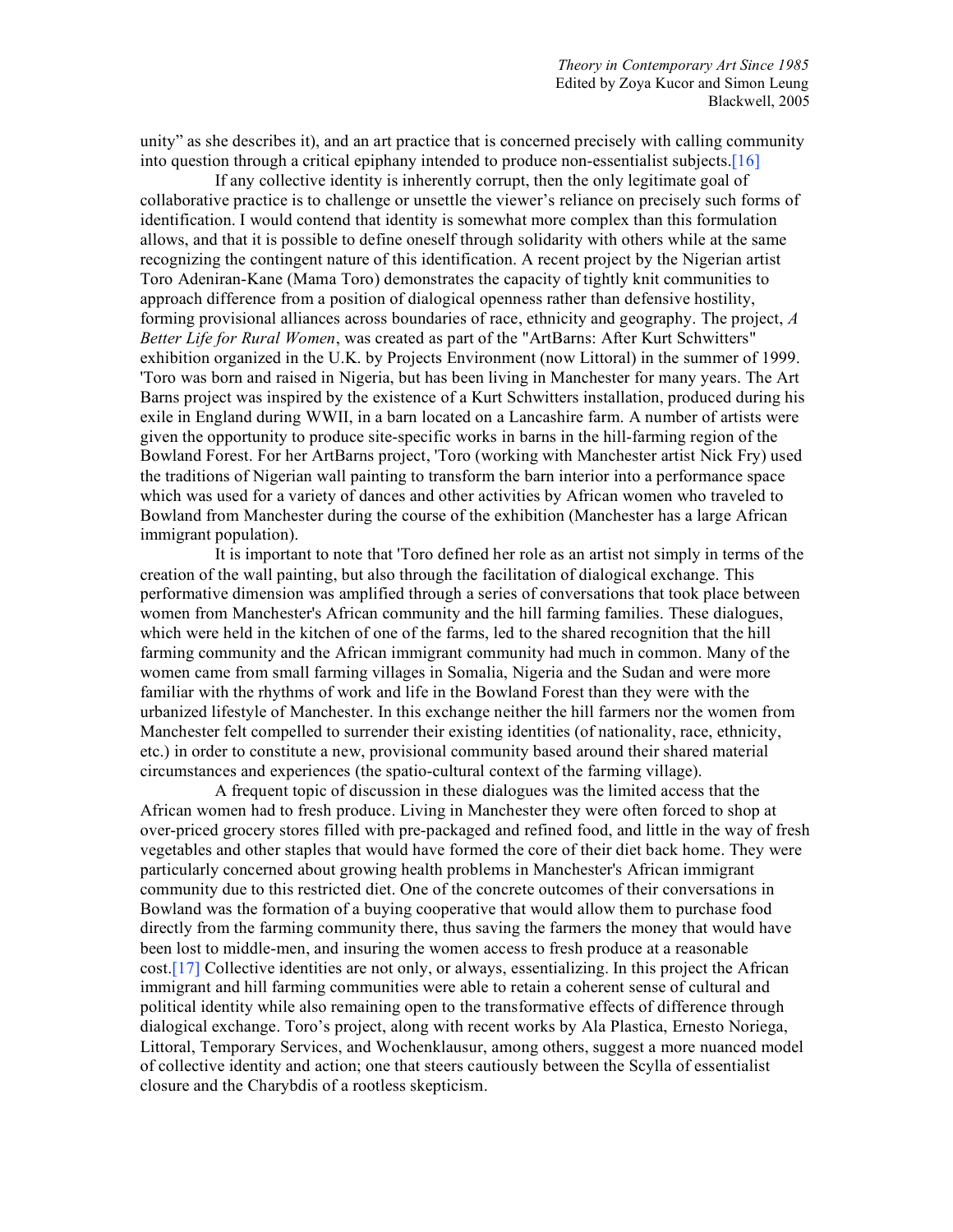Grant Kester, University of San Diego, California, 2004

[1] An earlier version of this essay was published in *Variant* #9 (Winter 1999-2000). Some of this material also appears in my forthcoming book *Conversation Pieces: Community and Communication in Modern Art* (University of California Press, 2004).

[2] In recent year this work has begun to attract the attention of the mainstream art world, as evidenced by curator Okwui Enwezor's inclusion of the Senegalese collective Huit Facettes in Documenta XI (2002).

[3]Lacy develops the idea of "new genre" public art in *Mapping the Terrain: New Genre Public Art* (Seattle: Bay Press, 1995). The term "Littoral" is taken from a series of conferences organized over the last several years devoted to the presentation and analysis of activist art practices. For more information see the Littoral website: http://www.littoral.org.uk/index.htm. Also see Nicolas Bourriaud, *L'esthétique Relationnelle* (Dijon: Les Presses du Réel, 1998), Homi K. Bhabha, "Conversational Art," *Conversations at the Castle: Changing Audiences and Contemporary Art*, Mary Jane Jacobs editor, with Michael Brenson (Cambridge: MIT Press, 1998), pp.38-47, and Tom Finkelpearl, "Five Dialogues on Dialogue-Based Public Art Projects," *Dialogues in Public Art* (Cambridge: MIT Press, 2000), pp.270-275.

[4] See Mikhail Bakhtin, "Author and Hero in Aesthetic Activity" and "Art and Answerability" in *Art and Answerability: Early Philosophical Essays* by M.M. Bakhtin, edited by Michael Holquist and Vadim Liapunov, translated and notes by Vadim Liapunov, supplement translated by Kenneth Brostrom (Austin: University of Texas Press, 1990). Critic Suzi Gablik develops the concept of a "dialogical" approach to art making in her book *The Reenchantment of Art* (New York: Thames and Hudson, 1991).

[5]This attitude is not confined to writing on more conventional media. Here is critic Gene Youngblood discussing the aesthetics of digital video: "we need only remember that art and communication are fundamentally at cross-purposes . . . art is always non-communicative: it is about personal vision and autonomy; its aim is to produce non-standard observers." Gene Youngblood, "Video and the Cinematic Enterprise" (1984) in *Ars Electronica: Facing the Future, a Survey of two Decades*, edited by Timothy Druckrey with Ars Electronica (Cambridge: MIT Press, 1999), p.43.

[6] See, for example, Tom Williamson, *Polite Landscapes: Gardens and Society in Eighteenth-Century England* (Baltimore: Johns Hopkins University Press, 1995) and Mary Vidal, *Watteau's Painted Conversations: Art, Literature, and Talk in Seventeenth- and Eighteenth Century France* (New Haven: Yale University Press, 1992).

[7] Jean-François Lyotard, "What is Postmodernism?," *The Postmodern Condition: A Report on Knowledge* (Minneapolis: University of Minnesota Press, 1984), p.76.

[8]Jürgen Habermas, "Discourse Ethics: Notes on a Program of Philosophical Justification" in *Moral Consciousness and Communicative Action*, trans. by Christian Lenhardt and Shierry Weber Nicholson (Cambridge, MA: MIT Press, 1991), p.89. Bruce Barber at the Nova Scotia College of Art and Design has also explored the implications of Habermas for socially engaged art. In his essay "The Gift in Littoral Art Practice," Barber uses Habermas's concept of "communicative action" to elucidate recent projects by Wochenklausur, REPO History, Istvan